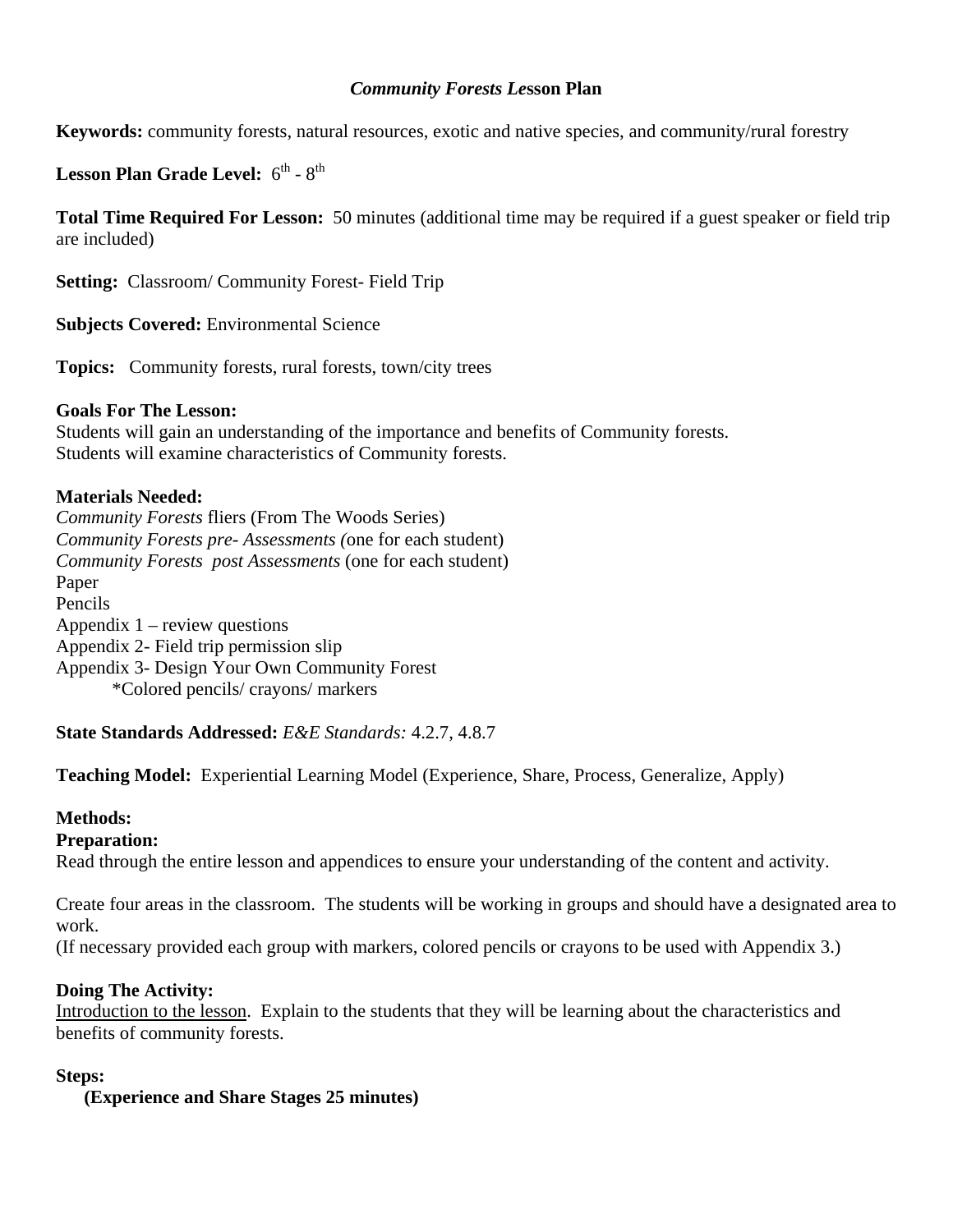- 1. OPTIONAL -Administer the pre assessment to the students; explain that the purpose of the assessment is test knowledge the students already have acquired on the subject. (allow approximately 7 minutes for the test then collect)
- 2. Ask the students if they have any comments concerning the Assessment.
- 3. Ask the students to brainstorm a list of things they would expect to find in a forest. Allow the students approximately 2 minutes to complete.
- 4. Allow time for the students to share their list (briefly).
- 5. Then ask the students if they can think of how anything on their list may benefit humans and the overall community. Permit time to discuss.
- 6. Explain to the students that they will be working in groups to read information regarding forests.
	- First the groups will read the flier
	- Then they will write down four points/ facts they found interesting in the reading- to share with their classmates.
	- Ask the students if they have any questions before handing out the flier.
- 7. Separate the class into groups to complete the activity.
- 8. Hand out the fliers to the groups and ask them to complete the reading and activity (15 minutes) Supervise the students to ensure everyone is participating.

## **(Share and Process Stages 20 minutes)**

- 9. After each group has completed ask them to share their information. (Call on one group at a time asking them to share only one of their points- ask the class to listen carefully in order not to repeat information). Refer to Appendix 1; if the students do not address all the questions ask them to the class.
- 10. Ask the students to get out colored pencils, markers or crayons. Explain to the students that they will be designing their own community forests with their team.
- 11. Hand out the fliers (Appendix 2) and read through the directions with the students.
- 12. Allow the students sufficient time to complete the activity. Ask the groups to share their designs, (you may display their work as a bulletin board).

## **(Generalize and Apply Stages 10 minutes)**

- 13. Ask the students if they have any further questions regarding the material.
- 14. Administer the assessment. Allow the students time to complete then collect.

# OPTIONAL – FIELD TRIP TO A COMMUNITY FOREST

 \* If you are able to arrange a field trip, contact a community forester and ask if you may bring your class to "their forest." Also inquire if they would discuss their forest and job to the students. Arrange a suitable day and time to meet with the forester(s) - let them know the number of students that will be attending.

- \* Be sure to contact an appropriate number of parent volunteers to join you on the field trip.
- \* Make all necessary transportation arrangements well in advance.

 \* Prior to the field trip you may want your students to brainstorm/assign questions they might ask the forester.

While on the field trip, after the forester has spoken allow time for the students to walk around the area- ask them to observe what is located in the forest.

Once you have returned discuss the highlights.

\*\*If you are unable to attend a field trip, you may contact a representative to the Community forest and inquire if they would be available to be a guest speaker in your classroom.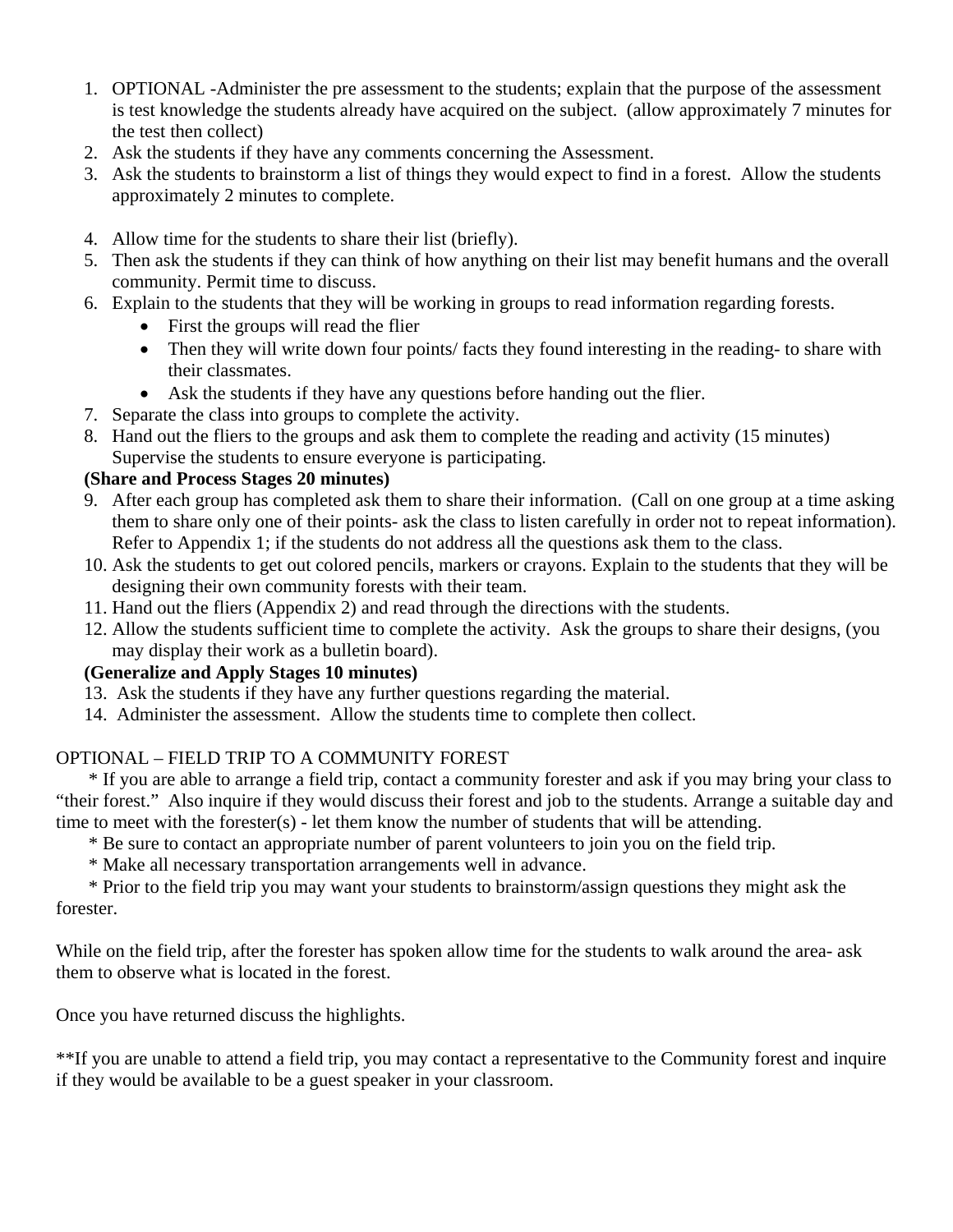**Assessment:** The students will be evaluated through participation and upon completion of the activity and assessment.

**Conclusion To The Lesson:** "This completes today's lesson I hope that you have gained a more thorough understanding of the characteristics and benefits of community forests. Does anyone have any further comments concerning the lesson?

### **References and Resources:**

 *Community Forests (*A flier in the *From The Woods Series*) The Pennsylvania State University 112 Agricultural Administration Building University Park, PA 16802

*This lesson was prepared by Ms. Katie Roth, Teacher, and Dr. Sanford Smith, Extension Specialist Penn State School of Forest Resources.*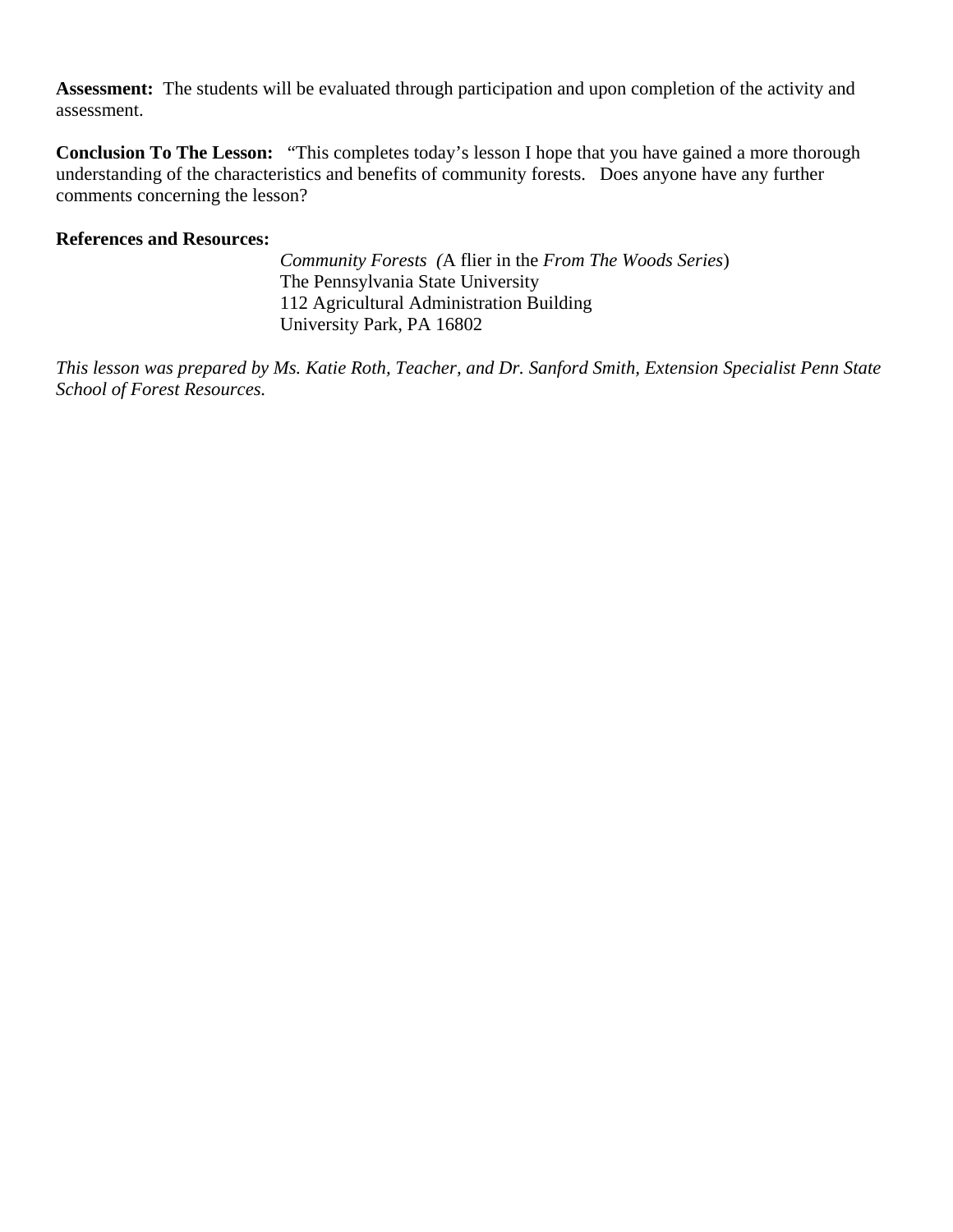## **Appendix 1**  REVIEW QUESTIONS- possible answers are italic

1. Where are community forests located?

*(Around towns and cities; streets, buildings, sidewalks, parks, etc surround them.)* 

2. What does the author refer to as a 'rural forest'? *(remote wild areas)* 

3. What do 'rural forests' offer? *(recreation, natural setting, wood, water, etc.)* 

4. Compare a community forest with a rural forest.

| Rural                   | Both    | Community                 |
|-------------------------|---------|---------------------------|
| Generally native plants | trees   | native and exotic plants  |
| Native animals          | animals | native and exotic animals |
|                         |         | Built structures/roads    |
|                         |         | People                    |

5. What are some benefits of community forests?

*(connections with nature, aesthetic beauty trees- produce oxygen, provide shade, slow winter winds, protects soil from erosion, etc.)* 

6. How do these benefits help to reduce air pollution waste and save energy? *(trees provide shade to help buildings stay cool during summer and warmer in the winter- blocking winds- no need to burn fuels for heating and cooling thus decreasing air pollution, waste and saving energy)* 

7. How can community forests positively affect a residential area?

*(reduce crime, attract more residents and businesses, increase property value and revenue from taxes to help maintain public areas, ads privacy, recreation areas,* 

8. What are some of the responsibilities of community or urban foresters?

*(maintain a healthy and safe forest- prunes trees, removal of dead or fallen branches, tree planting- knowledge of what trees survive best in certain areas, and control wildlife)*